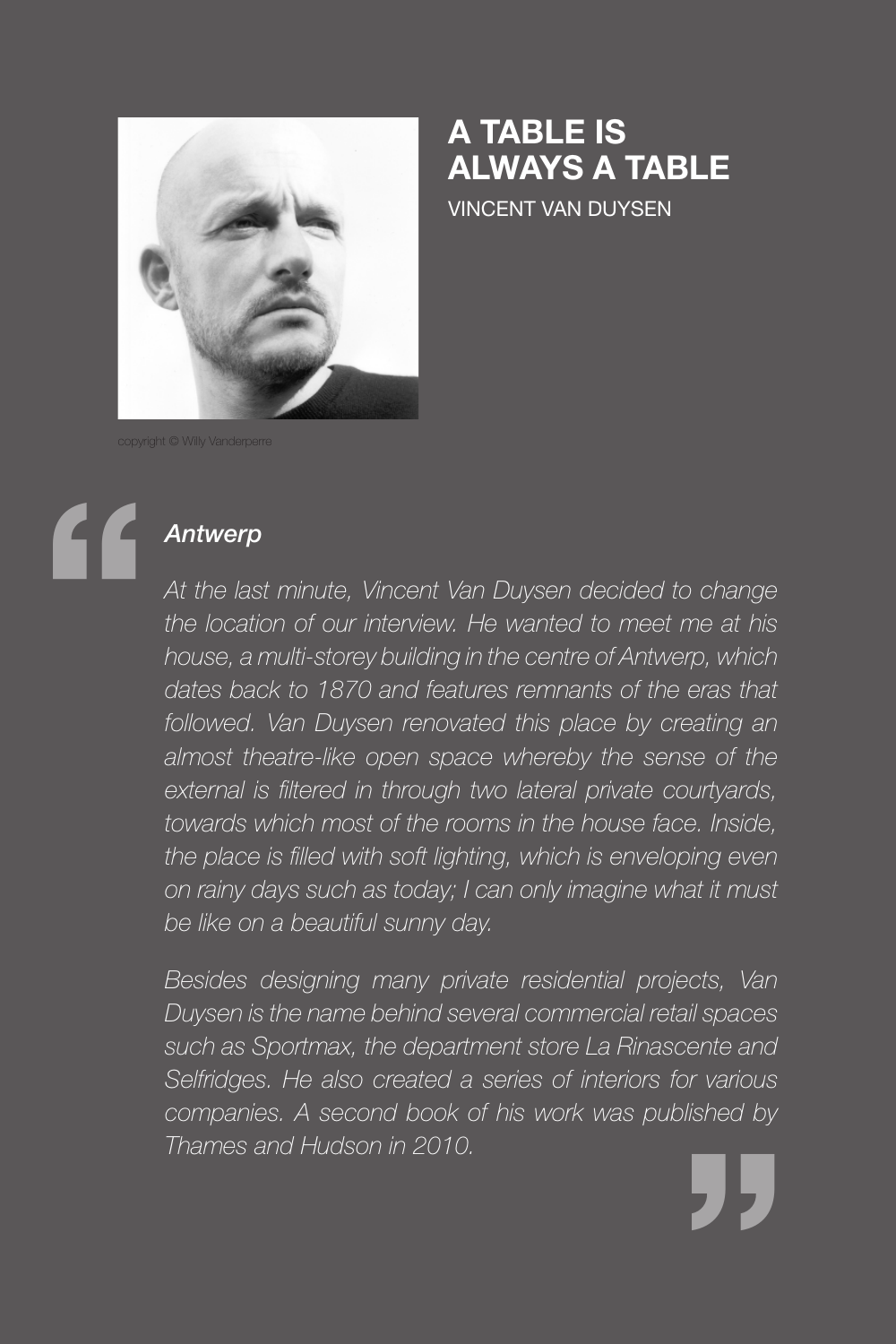## *You have cleverly managed to evade any kind of definition. Does this help you avoid being labelled or categorised in a specific historical context? How much of this is intentional?*

I have always been the type of person who dislikes being categorised. I have never, and I mean never, been someone who has worked well within a large group. I also have never wanted to be conditioned by any truism, standard or anything else like that. I am someone who is open-minded, I have an openminded way of thinking and I want to be able to act on that as freely as possible.

## *You made a statement saying: 'I could have been a photographer, a painter … I could have been a fashion designer or a dancer.' You have to decide: what will Vincent Van Duysen do when he grows up?*

[Laughs.] If only I could see into a crystal ball! Life is so full of surprises and I've never been one to plan too far ahead. I live every day, indeed every moment, differently. I am interested in photography because it offers a different perspective on things. I am a very visual person, very sensual in the literal meaning because I use my senses a lot to work. I would have liked to have been a fashion designer because the idea of creating clothes around a body is like a form of architecture; just like dancing is a means of expressing oneself through movement in a space or painting is an efficient way of expressing one's ideas. These complex aspects together represent my approach in being an architect.

## *Even though you do not like being defined, your style is very close to Minimalism. Is it a trend that is a bit in decline?*

When I finished my studies and went to Italy in the late '80s I was just a boy, not even 23. It was a Deconstructionist period where there was more architecture happening on paper than in reality. This stemmed from a very formal type of Mannerism. I worked with Aldo Cibic and Cinzia Ruggieri in that period where they worked for Sottsass Associates and Studio Alchimia respectively. I found myself working from within this kind of formal expressive language. At one point however, I felt that there was the need for something more spontaneous, more closely tied to simple architectural forms like the ones I saw in Morocco or even in Japan.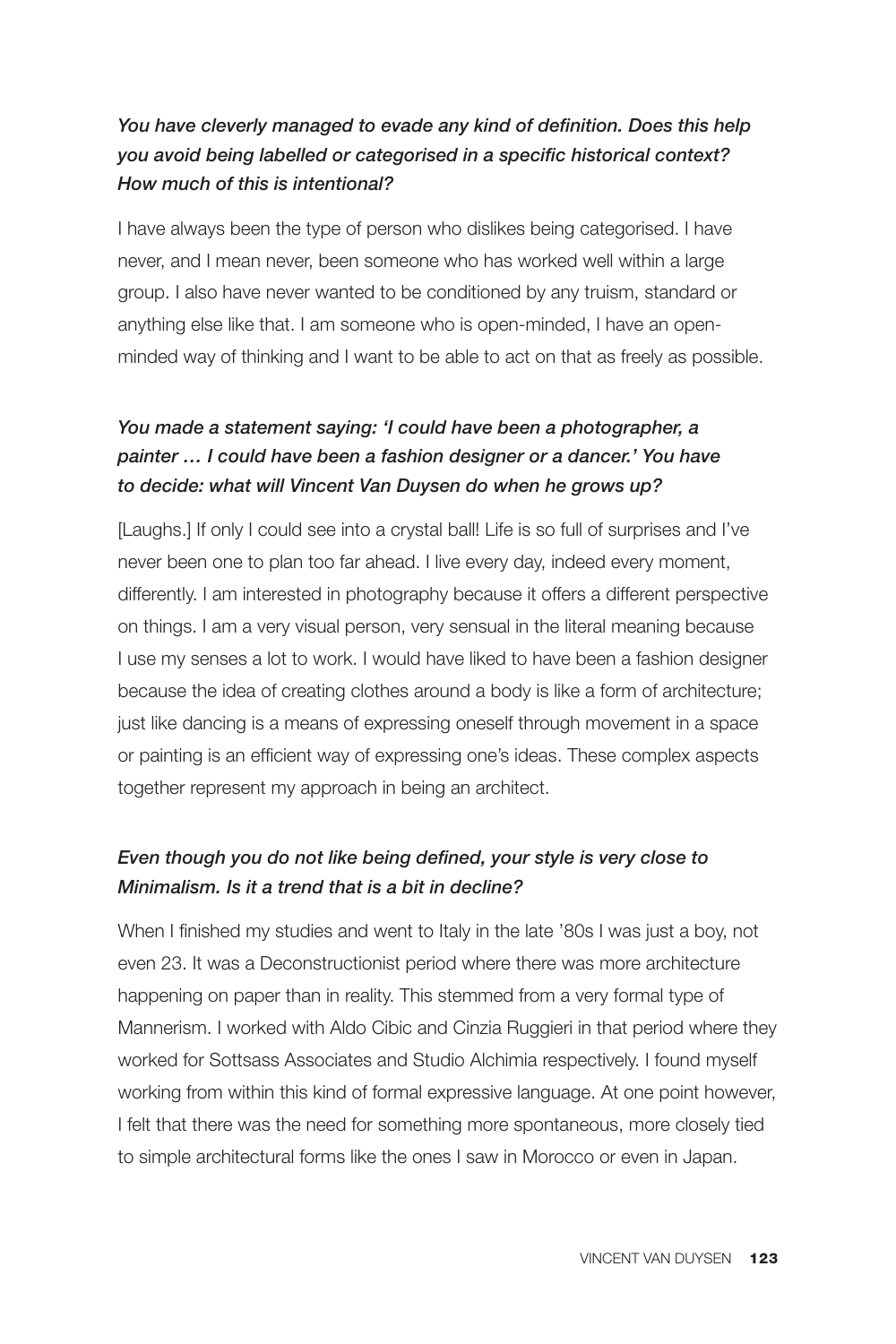Could it have been that simplicity, that Spartan element that is so characteristic around the Mediterranean ... I have been trying to reinterpret these elements since the beginning of my career, and going towards the essence of those pure forms within a space, using natural or raw materials, has slowly but surely become a trend. It wasn't something done consciously but this became a shared sentiment with others. I was also very interested in Minimal Art ...

#### *... Donald Judd ...*

… Yes, I have always been a big fan of Donald Judd's work and that of Dom Van der Laan. Roman and religious architecture has always inspired me … for its solidness and for the way in which natural lighting is brought in.

#### *What made you decide to live in Italy?*

Italy is the highest reference point – both culturally and architecturally as well as in terms of interior design and fashion. My thesis was about the duality of architecture/fashion and I found that Italy, particularly Milan, had the right combination between these two disciplines.

#### *Speaking of architecture, what does the word 'timeless' mean to you?*

It means something that lasts over time, ages well and makes it possible to experience space and its objects to its full potential over the course of time and in a 'human' way. It has something to do with what you have inside, which is not conditioned by dogma or anticipated by the media. I, in particular, do not want to be influenced by the media.

### *Is there a project you have designed that you consider important but has not yet been built?*

Whenever it happens, it is always frustrating. If you are really moved by your passions, it means being committed to something for the long term. We had one in Dubai, which I consider my masterpiece and which many of us were really involved in. It was a villa, or rather a group of single-family villas that included a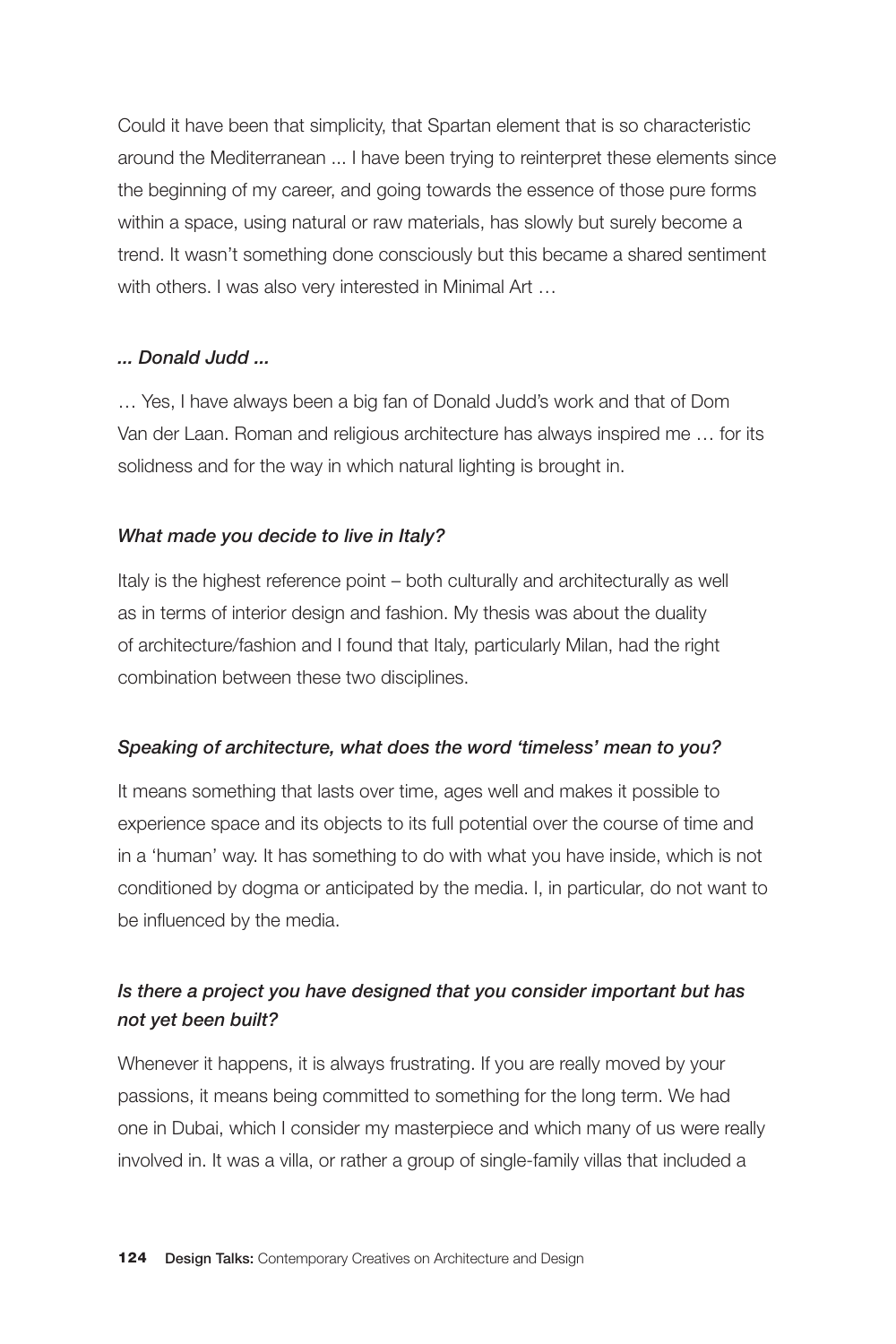study of the landscape by a Lebanese architect. There were no boundaries between the architecture and landscape, giving the sense that they were intertwined. The project was approved and was really beautiful. We did a lot of research; we went to Granada to visit Alhambra with a whole team of people in order to understand the origins of Islamic architecture and find a means of reinterpreting it and then transposing that to a modern context in Dubai. But because of the financial crisis, which all of us have had to face, especially that region, the client decided to pull out. It was one of those really rare occasions for a young architect and his whole team … We still have to digest it all but I hope we can get back to it someday.





Above Concordia Office Building, Waregem, Belgium, 1998

Photography: copyright © Alberto Piovano

#### *A second book on your work was released: is this an important goal for you?*

First of all, creating a book means cataloguing all the work that has been done in order to look back and see where the starting point was and where we find ourselves now. The thing I like most about my work is that it has to do with integrity and honesty in design that is evident. I don't use tricks in order to make it look more seductive. My work 15 years ago is as current as what I am doing today.

#### *Do you have any regrets at this point in your career?*

No, I am happy and I am passionate about my work.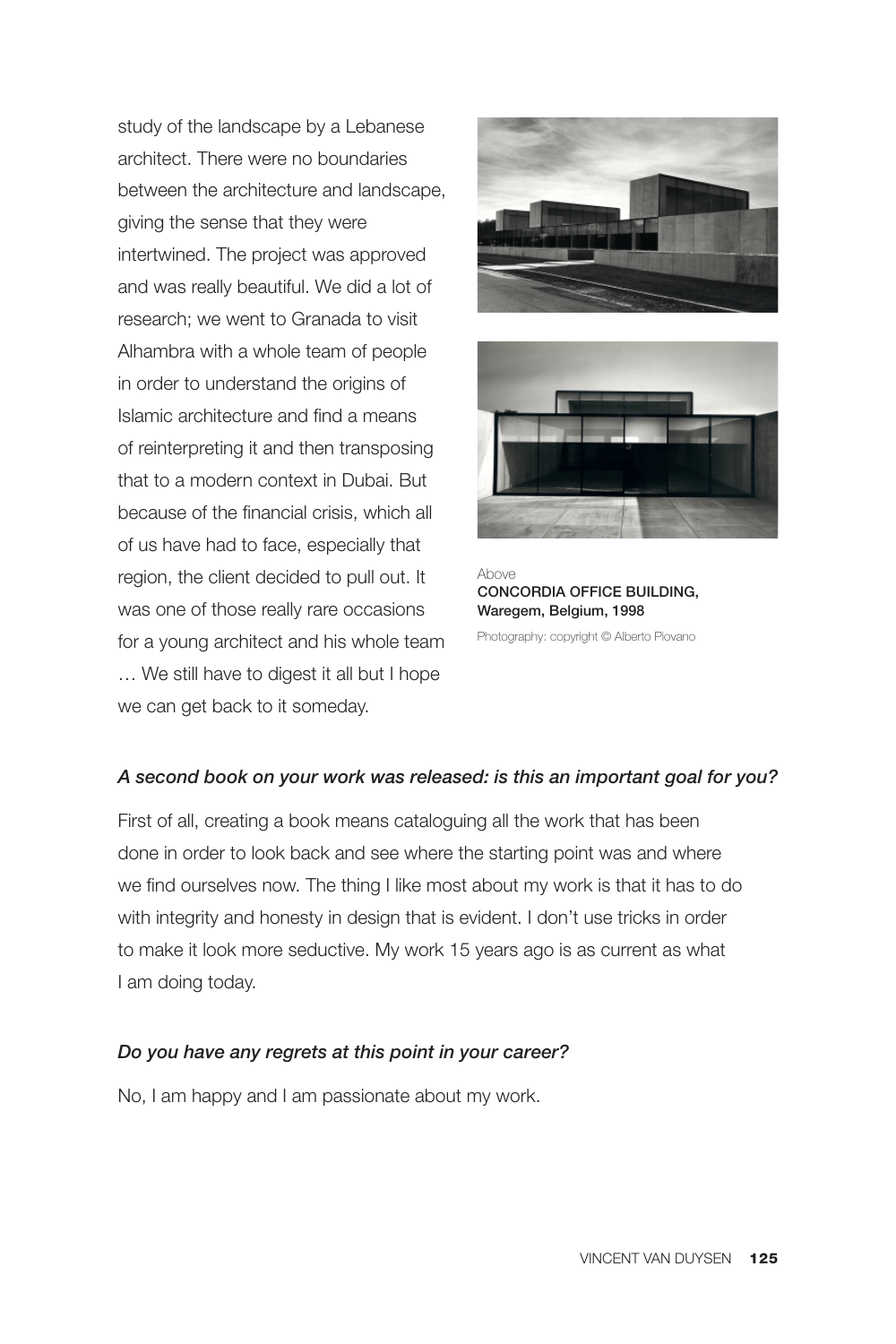#### *And in your private life?*

This work takes up a large part of my time and gives me the opportunity to be in contact with many people. Many of the people I have worked with have become my friends and are part of my world. I have always sought to mix my work with fun.

#### *Is there something that you always wanted to do but never have?*

At the moment nothing else comes to mind.

#### *Who are your heroes in architecture or in life?*

I am not someone who admires a person enough to consider them a hero. Alternatively, maybe there are too many to mention. A hero could also be someone [I pass] in the street, their way of expressing themselves, their behaviour or the way they dress can become a source of inspiration and in some way [they] become a hero in my eyes.

#### *Do you consider yourself a hero?*

Not at all. I don't have the aptitude. I tend to be in a rapport of equals with people I work with, my friends, family and my clients. I find that this way of being is more humble and even more flattering.

#### *Between us, I find you a bit on the defensive.*

You see, when people interview you they always tend to go in the same direction. I am an honest person and I am self-aware. I do not have anything to hide even though I realise that this form of apparent simplicity can in fact be a kind of complexity. There are many other things in life that deserve more attention, for example: science, people's health or nature. I don't like to overdo things. I do not need to give it that kind of spectacle.